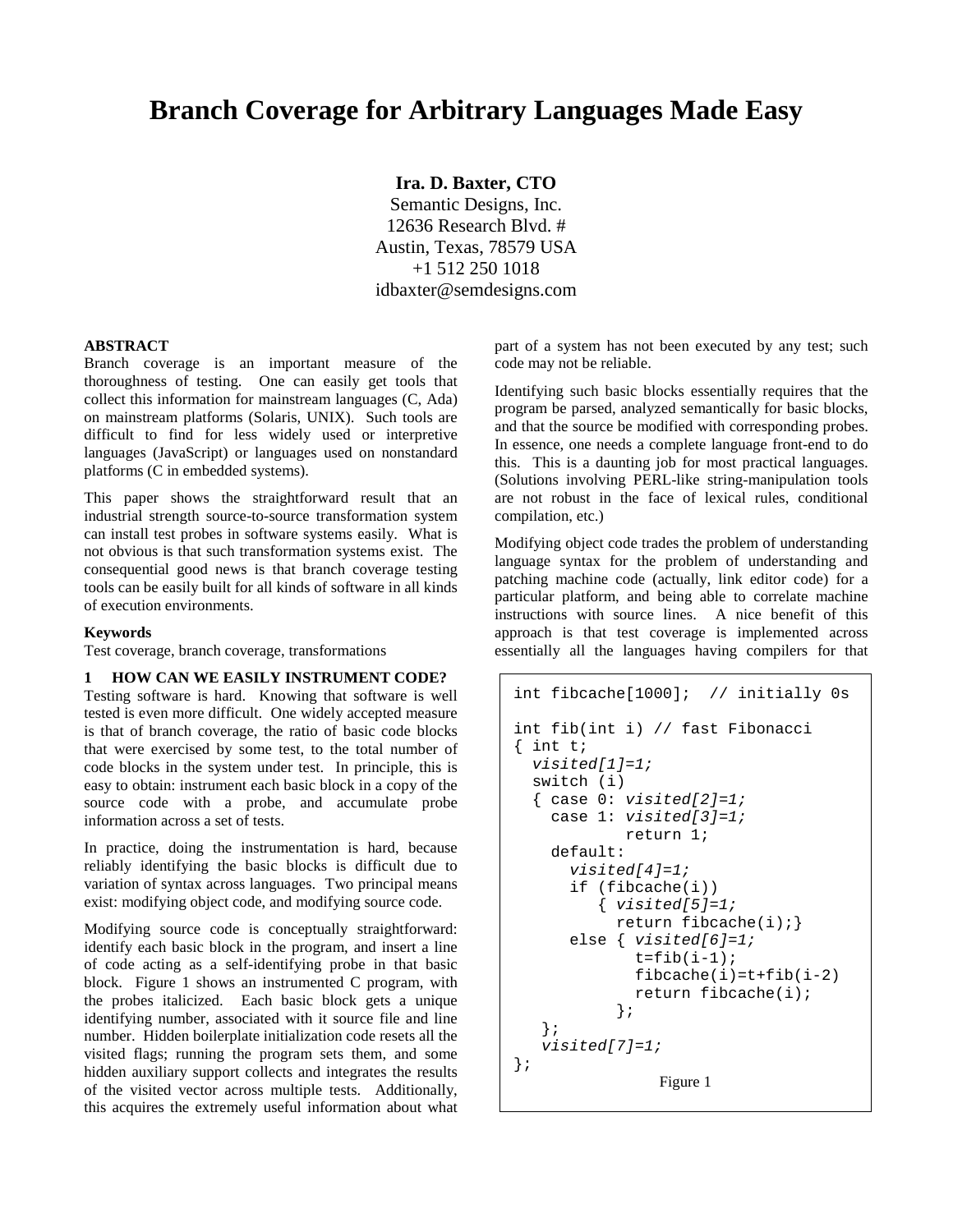platform. Techniques for doing this have been implemented on many mainstream platforms because the cost can be amortized.

Unfortunately, this method is not available for nonstandard or interpretive languages (e.g. JavaScript), nor is it available for nonstandard execution environments (embedded C). Yet a huge amount of software is implemented this way. This leads to a situation in which one cannot obtain a desired measure of test quality for large classes of software.

In essence, the only real solution is the source probe installation scheme. One impractical cure is to persuade every language vendor to add probe installation to his language front end. A possible cure is for an organization to find a compiler toolkit, and use it to achieve probe coverage. This requires considerable skill and effort on the part of the testing organization to a technology that is not mainstream to their activity, and so this rarely occurs.

A more practical cure is to use a source-to-source transformation system to install such probes. Arguably, this also requires considerable skills, but significantly less skill and time is needed to achieve an effective result. Then a software engineering organization can take its test management into its own hands, by writing a small number of transforms. While this appears to be a relatively obvious result, we see few organizations actually doing it, so this paper exhibits the basic technique.

Given such tools, the transforms required to insert probes are straightforward to write and use.

The paper is organized roughly as follows:

- 1. Discussion of the nature of an industrial strength transformation system
- 2. Examples of transformations for test coverage for the C language
- 3. Discussion of additional infrastructure needed to implement test coverage

### **2 INDUSTRIAL-STRENGTH TRANSFORMATION SYSTEMS**

By industrial strength transformation system, we mean ones that:

- Accept language definitions for real languages
- Accept source-to-source rewrite rules in those languages
- Can apply those rules to a source base reliably
- Are available on commodity platforms

We know of only a few such systems, but they do exist:

- REFINE (available commercially from Reasoning Systems: www.reasoning.com)
- XT (available as a research tool via www.programtransformation.org/xt)

• DMS (available commercially from Semantic Designs: www.semdesigns.com)

These tend to be commercial systems because of the effort it takes to implement them. There are a host of other transformation systems, many listed at www.programtransformation.org. (The author apologizes to any that might meet the criteria but are not listed here, and would appreciate knowing about them.)

Many compiler toolkits (e.g. YACC) offer LL(1) or LALR(1) parsers, which work by definition only for very limited classes of languages. Most compilers and tools tend to have parsers with ad-hoc modifications to step around the limitations. This means the compiler infrastructure is not good for a wide range of languages. What one needs is a full context-free parsing mechanism, which both XT and DMS have (both systems use Tomita style parsers [7,8])

What distinguishes industrial-strength transformation systems from compiler toolkits is: the configurability and robustness of their parsing technology, the integration of that parsing technology with the pattern languages used for source-to-source rewriting, and the ability to regenerate legal source programs in all details from ASTs. This capability is used for large scale reengineering (e.g., code porting), software quality analysis and enhancement (e.g., clone detection and removal [4]), reverse engineering [2], etc. For DMS, this integration serves to support a longterm goal of design management [1,3].

To use these transformation systems, the language syntax of interest has to be defined. Because these tools are highly configurable, this is far less of a task than building a compiler front end. Further, these systems are often available with predefined language modules for mainstream languages, such as C, C++, Ada, FORTRAN, etc.

# **3 SOURCE TO SOURCE TRANSFORMATIONS**

Source to source program transformations ("rewrite rules") are used to modify programs directly in terms of the programming language syntax. (Other program transformations may be implemented by procedural code, or sets of transformations). These rewrites are usually stated in terms derived from an abstract or concrete grammar, and these terms in turn correspond to underlying abstract syntax trees.

A typical rewrite rule abstractly has the following form:

# $LHS \rightarrow RHS$  **if** *condition*

where both *LHS* ("left hand side") and *RHS* ("right hand side") represent source language patterns with variables to represent arbitrarily long well formed language sub strings. The **if** *condition* is an optional phrase referring to the variables in the *LHS* pattern. These rules are interpreted as, "when a program part matches the *LHS*, replace it by the *RHS*, **if** *condition* is true". The *condition* may be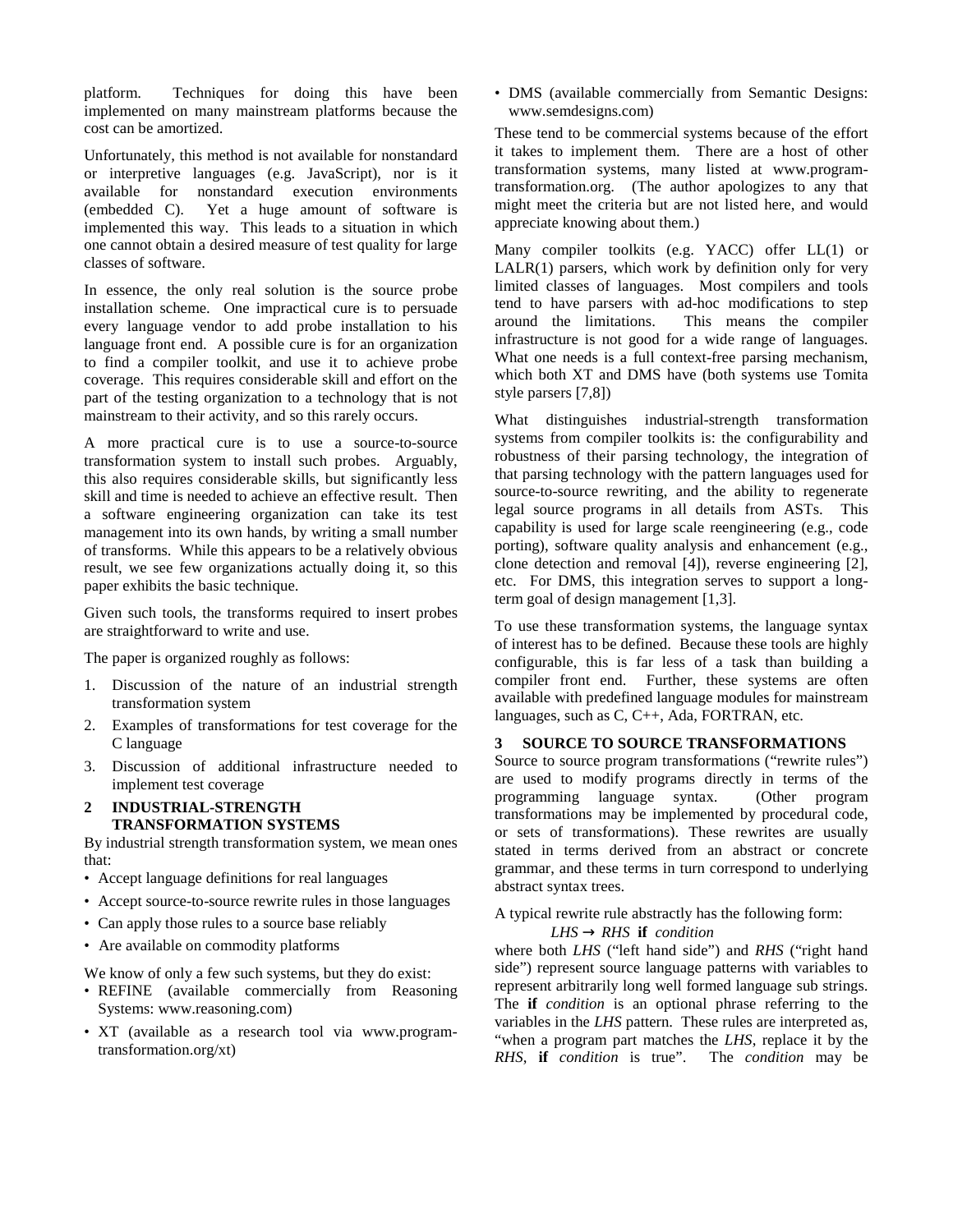implemented as some additional matching constraints, or a call on some decision procedure.

Real transformations systems add more syntax to this simple scheme to allow specification of more details about the patterns. For DMS, an example rewrite on C code to convert an assignment statement into an auto-increment is shown in Figure 2. This rule is written in DMS's *Rule Specification Language*. (For these examples, we take advantage of the availability of a C language module for DMS. We also take slight liberties with the transforms to simplify their presentation).

```
default domain C.
rule auto_inc(v:lvalue):
    statement->statement =
  "\vee = \vee+1;" rewrites to "\vee++;"
       if no_side_effects(v).
```
Figure 2: A DMS rewrite rule

This defines a rewrite rule with name auto\_inc, having a syntax variable v of syntactic class lvalue. The rule is a map from a C statement to a C statement (maps from one syntax class to another, and maps from one language to another are also possible with DMS). The text inside the quote marks is legal C source, modulo the possibility of escaped rule language tokens (marked with  $\setminus$ ), such as syntax variables (e.g.,  $\setminus v$ ), which stand for arbitrary legal C source. The left hand quoted string is the rule *LHS*, and the right hand quoted string is the *RHS*. The *LHS* represents any legal C lvalue, and the *RHS* represents any legal expression adding some lvalue and one. The occurrence of the same syntax variable multiple times in the *LHS* requires that the same exact sequence occur in both places; this is how the rule is constrained to match identical source and target. The occurrence of the syntax variable in the *RHS* requires that the changed program include what was matched for that variable on the *LHS*. Finally, the **if** *condition* in this rule is a languagedependent decision rule that makes sure that the program fragment matched by  $\forall$ v contains no side effects, which would make this transformation incorrect.

*before:* (\*Z)[a>>2]=(\*Z)[a>>2]+1; *after:* (\*Z)[a>>2]++; Figure 3

Before rule use, a typical rewriting engine first parses the rule according to its rule language, and then parses the quoted pattern in the language to be transformed (here specified by the default domain phrase as the "C"

language), to construct pattern trees. At transformation time, the rewrite engine matches the *LHS* pattern tree against portions of the program, and replaces matched trees by the corresponding *RHS* tree if the condition is satisfied. The Figure 2 rule has the effect shown in figure 3.

Typically a transformation system will have a large number of rules, and a large number of possible places in a program to apply them. It is beyond the scope of this paper to describe how the transformation system chooses which rules and where to apply them. The simple notion that all rules possessed are applied leaf-upwards to the entire parse tree for a file is adequate for this paper, and supported directly as one mode of operation of DMS.

# **4 REWRITES FOR TEST COVERAGE**

Figure 4 shows a few of the rewrite rules required to put instrumentation in C programs. Such rules are easy to define for procedural languages, because such languages

```
external pattern new_place
      (x:statement_sequence).
rule mark_function_entry
   (result:type,
    name:identifier,
    decls:declaration_list,
    stmts:statement_sequence) =
 "\result \name { \decls \stmts };"
       rewrites to
 "\result \name
    { \decls
      \{ visited[\new\_place(\bra{stmts})]=1;\stmts }};".
rule mark_if_then_else
   (condition:expression;
    tstmt:statement;estmt:statement) =
 "if (\condition)\tstmt else \estmt;"
      rewrites to
 "if (\condition)
    \{ visited[\new\_place(\text{stmt})]=1;\tstmt}
  else \{visited[\newpace{\newline}(\est\textrm{m})]=1;\estmt};".
rule mark_switch_case
  (condition:expression,
   stmts:statement_sequence) =
 "case \e: \stmts"
    rewrites to
   "case \e:
     \{ visited[\new\_place(\bra{stmts})]=1;\stmts }".
```
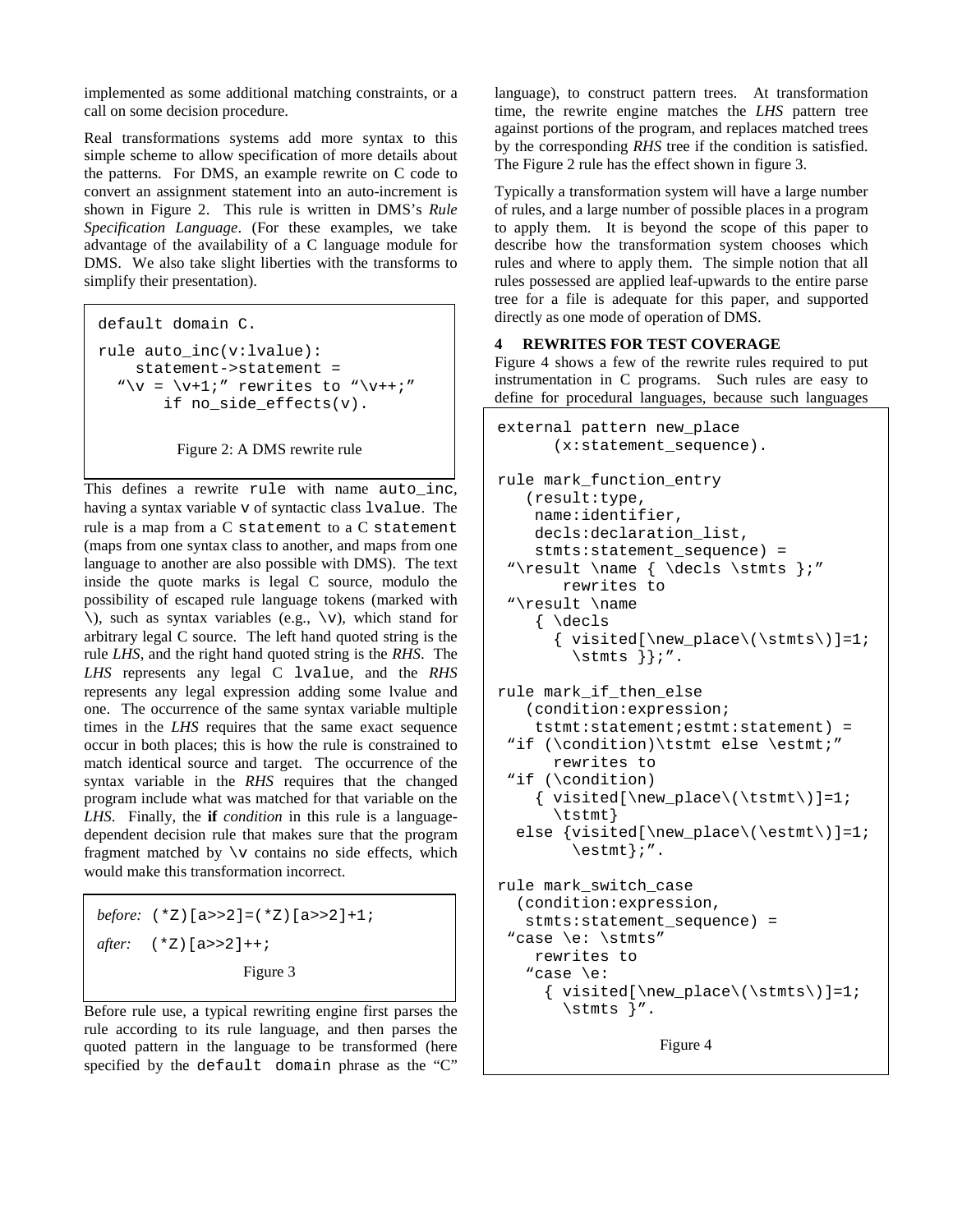mark all points of control transfer with explicit syntax. One needs essentially one transform per control-transfer syntax fragment.

There are two slightly tricky parts of these transforms. The first is the introduction of a new place number for each transform application. The tree-producing function new\_place invents a new number each time it is called, and associates it with the source file and line number of each tree passed to it. (The DMS parsing infrastructure stamps every tree with source information, making this straightforward).

To do this for an entire software system, the tool must invent new place names that are unique across all source files involved in test. DMS can read tens of thousands of files in a single session, apply these transformations, and then produce the complete set of modified files.

if (*condition*)  $\{ x=y;$ return; } *following code*

Figure 5: Control transfer from conditional block

The second issue is installing probes in the code following a conditional block that contains control transfers. When a control transfer is found in a conditional block (Figure 5), a probe must be inserted before the statement following the conditional (Figure 6). This takes a small set of rules to "push" knowledge of the control-transfer up to the containing conditional, and then install the probe. In the interest of brevity, details of these transforms are not provided here.

if (*condition*)  $\{ x=y;$ return; } visited[*place*]=true; *following code*

Figure 6: Inserted probe after conditional block

Applying these transforms to an undecorated source program produced the result in Figure 1. It is easy to invent other interesting types of probes. Simply revising the transforms to increment visited slots changes the probes from test coverage to profiling probes.

# **5 ADDITIONAL INFRASTRUCTURE NEEDED**

Along with the probes, some additional support is needed to make test coverage useful. This code is all straightforward to produce manually.

First, some additional code is required in the system under test. This code may need to be hand (or script) patched into the source in a few places:

- A single-line declaration of the visited array. The transformation tool can report the largest new *place number* as the array size after installing probes.
- A tiny initializer loop that resets the visited array when the systems under test starts up.
- A collector mechanism, that writes the visited array result out to some accumulating engine, when the probed program terminates. In an embedded system, this probably writes the visited information to some external development system.

Second, an accumulating engine must accumulate the results of multiple tests. For test coverage, this is simply ORing the last collected visited array element-wise into a was visited by some test array. One could also record the test number that visited a place to provide finer reporting detail. For profiling, the visited array is simply added element-wise to the accumulated result.

Third, a cross-reference between place names and source files will be required to interpret the coverage results. DMS can be straightforwardly configured into emitting the collected association after inserting probes in all the files.

Lastly, some simple tool is needed to display the was\_visited\_by\_some\_test array, and another to accumulate statistics on a per system, per file basis is probably useful. One could harness DMS's ability to pretty print files as HTML, to color code visited/not-visited places differently, providing a visual display.

All of the additional infrastructure should easily be within the scope and capacity of the testing group for an organization to construct and maintain.

We have built such infrastructure, and implemented a display tool in Java (Figure 7). The display tool provides display of any selected file, showing lines where probes have been installed and the coverage status of that probe. Useful additions include to the display tool include a boolean bit vector calculator to not only OR test vectors together, but to compute AND and AND NOT, enabling a tester to easily determine which sets of tests overlap, and which tests in one test set are redundant with respect to other test sets. Finally, one can produce summary information and per-file coverage information as a report for management and record-keeping.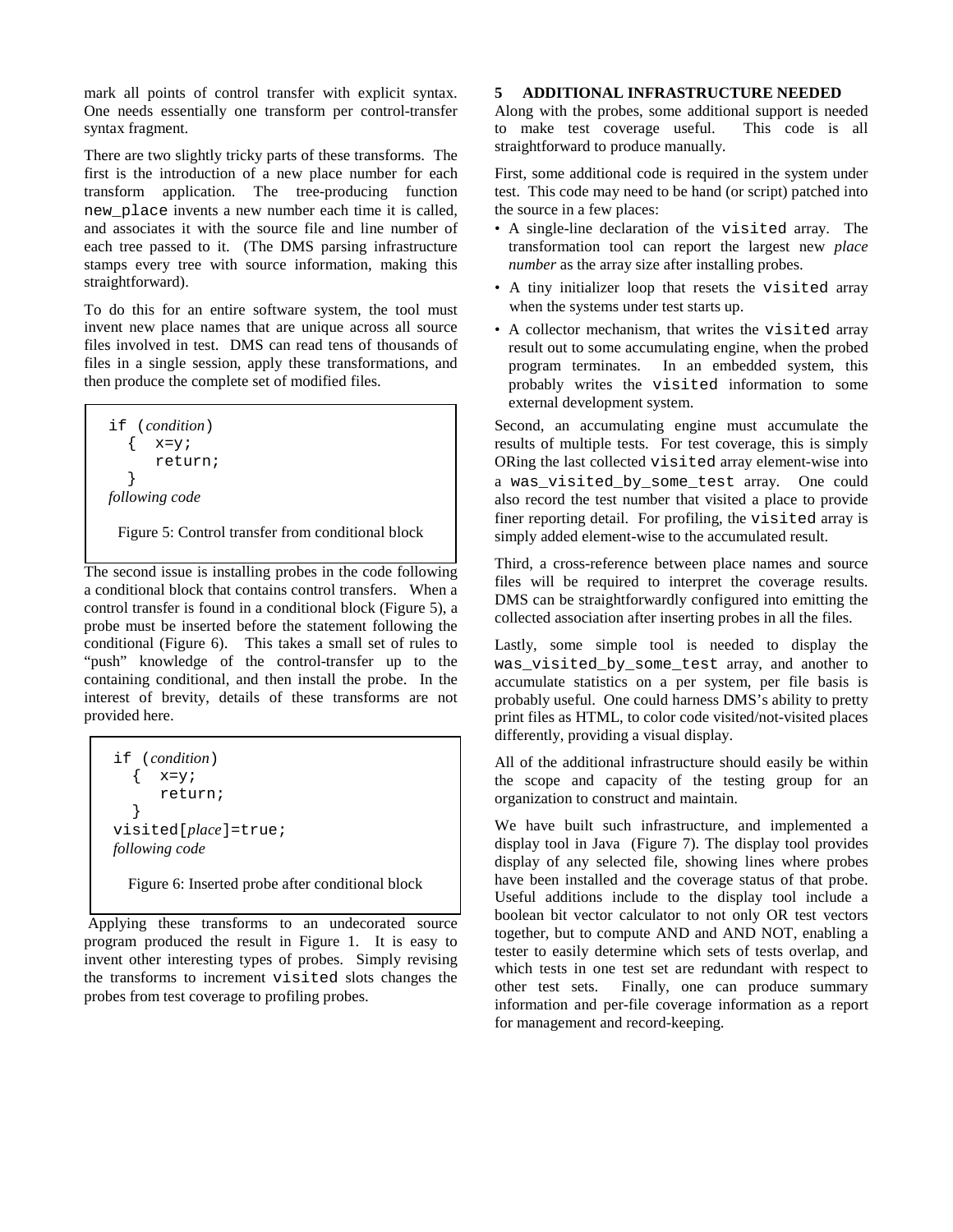### **6 EXPERIENCE**

This technology has been used to construct production test coverage tools for:

- ANSI 89 C. A special front end is used to handle he preprocessor directives. We expect other dialects such as GNU C, Microsoft Visual C++ and ANSI 99 C to be simple extensions.  $C_{++}$  requires more rules but the basic issues are otherwise identical.
- ANSI COBOL 85
- Java 1.1 and Java 1.3
- PARLANSE (a parallel language used to implement DMS itself)

Each language requires its own set of language-specific probe-installation transforms, but they all share the Java coverage display tool.

Very large systems have been tested, including a Java application of over 3500 source files requiring 77000 probes (the image in Figure 5 was taken from this case). Probe overhead in very tight loops is around 50%; across an entire application, it tends to be around 15%.

### **7 OTHER POSSIBLE TEST APPLICATIONS**

Industrial-strength program transformation systems may be used for a number of other possible testing applications.

One previous approach [6] has used Refine to enhance mutation testing by generating mutant programs from the program source.

Path coverage is a better indication of testing completeness than test coverage, but the number of syntactically legal paths in a program is generally enormous and therefore untestable in practice. However, many syntactically legal paths are semantically impossible due to language or application constraints. By using symbolic reasoning to compute path prefix conditions and eliminating paths whose prefix condition is false, [5] limited the number of actual feasible paths through a large Ada program to a few hundred thousand. One possible research avenue would use program transformation systems to read applications, determine feasible paths, and install probes to verify whether all feasible paths had actually been executed.

A different but very useful approach would be to transformationally "compile" specifications into test case generators. Building on that idea, if one coupled symbolic execution with test case generation and feasible path analysis, one might achieve a means of finding bugs in code by analysis.

The ability to insert probes directly in code could also be used to instrument code for run time status collection, and/or automated data serialization to support data transmission or long-term storage of state information.

## **8 SUMMARY**

Test code coverage is an important measure of quality for software systems. Obtaining coverage information for nonmainstream languages, or for programs in nonstandard execution environments has traditionally been difficult, as it requires tricky object code patching technology, or complex parsing infrastructure.

Industrial strength transformation systems can make it straightforward to implement test coverage in these unique circumstances, by:

- Defining the language of interest to the tool (sometimes already available off-the-shelf)
- Writing a small set of source-to-source transformations.
- Implementing a small set of additional support procedures to aid statistics initialization, accumulation, display and analysis.

We have shown how to build practical test coverage tools for unique languages and environments. This enables the collection of good test quality statistics, and crucial indications of untested code, for large classes of applications for which such tools were previously unavailable.

More details can be found at *www.semdesigns.com*.

# **REFERENCES**

- 1. Baxter, I. Design Maintenance Systems, *Comm. of the ACM* 35(4), 1992, ACM.
- 2. Baxter, I. and Mehlich, M. Reverse Engineering is Reverse Forward Engineering. 4th Working Conference on Reverse Engineering, 1997, IEEE.
- 3. Baxter, I. and Pidgeon, C. Software Change Through Design Maintenance. International Conference on Software Maintenance, 1997, IEEE.
- 4. Baxter, I, et al. Clone Detection Using Abstract Syntax Trees, International Conference on Software Maintenance, 1998, IEEE.
- 5. Goldberg, A, Wang, T. C., and Zimmerman, D. Applications of feasible path analysis to program testing, Proceedings of International Symposium on Software Testing and Analysis (ISSTA), Seattle, WA August, 1994
- 6. Kotik, G and Markosian, L. Automating Software Analysis and Testing Using a Program Transformation System. SIGSOFT Software Engineering Notes 14(8):75-84, 1989, IEEE.
- 7. Tomita, M. Efficient Parsing for Natural Languages, 1988, Kluwer Academic Publishers.
- 8. van den Brand, M., et al. Current Parsing Techniques in Software Renovation Considered Harmful, Sixth International Workshop on Program Comprehension, 1998, IEEE.